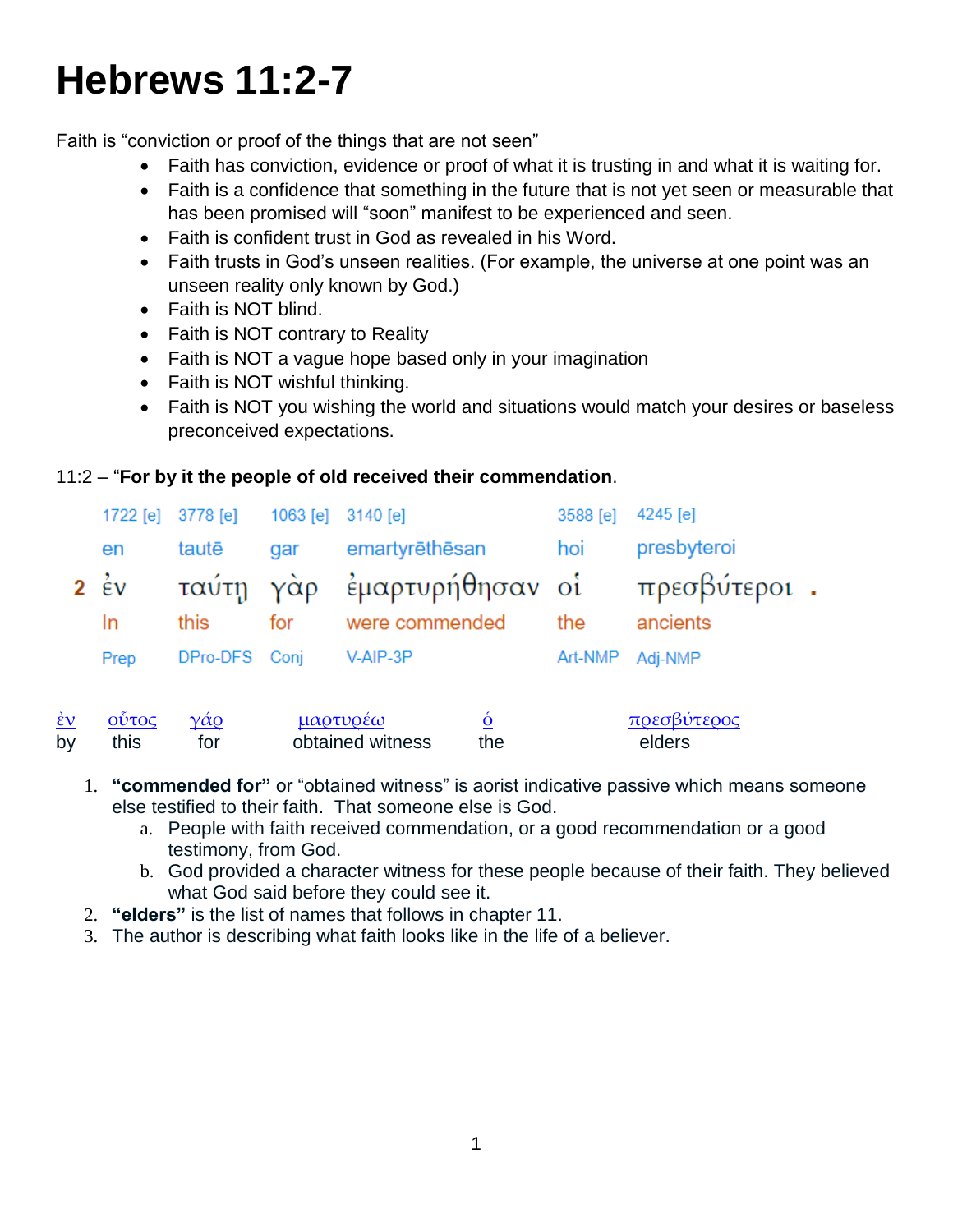## 11:3 – "**By faith we understand that the universe was created by the word of God, so that what is seen was not made out of things that are visible**.

|             | 4102 [e]<br>Pistei<br>3 Πίστει<br>By faith<br>N-DFS              | 3539 [e]<br>nooumen<br>νοοὖμεν<br>we understand<br>V-PIA-1P           | 2675 [e]<br>katērtisthai<br>κατηρτίσθαι<br>to have been formed<br>V-RNM/P | 3588 [e]<br>tous<br>τούς<br>the<br>Art-AMP | 165 [e]<br>aiōnas<br>αίῶνας ρήματι<br>universe<br>N-AMP | 4487 [e]<br>rhēmati<br>by [the] word<br><b>N-DNS</b> | 2316 [e]<br>Theou<br>Θεοῦ<br>of God<br>N-GMS | 1519 [e]<br>eis<br>είς<br>so that<br>Prep | 3588 [e]<br>to<br>τò<br>which<br>Art-ANS | 3361<br>[e]<br>mē<br>$\mu$ ή<br>not<br>Adv | 1537 [e]<br>ek<br>$\dot{\epsilon}$ ĸ<br>from [things]<br>Prep | 5316 [e]<br>phainomenon<br>φαινομένων<br>being visible<br>V-PPM/P-GNP | 3588 [e]<br>to<br>τò<br>the things<br>Art-ANS |
|-------------|------------------------------------------------------------------|-----------------------------------------------------------------------|---------------------------------------------------------------------------|--------------------------------------------|---------------------------------------------------------|------------------------------------------------------|----------------------------------------------|-------------------------------------------|------------------------------------------|--------------------------------------------|---------------------------------------------------------------|-----------------------------------------------------------------------|-----------------------------------------------|
|             | 991 [e]<br>blepomenon<br>βλεπόμενον<br>being seen<br>V-PPM/P-ANS | 1096 [e]<br>gegonenai<br>γεγονέναι.<br>have been made<br><b>V-RNA</b> |                                                                           |                                            |                                                         |                                                      |                                              |                                           |                                          |                                            |                                                               |                                                                       |                                               |
|             | <u>πίστις</u><br>by faith                                        | $\mathsf{Vol}\varepsilon\omega$<br>we understand                      |                                                                           |                                            | <u>καταρτίζω</u>                                        | to have been adjusted                                | $\underline{\dot{\mathbf{0}}}$<br>the        | $\alpha\alpha\omega$                      | ages                                     | <u>ὁῆμα</u>                                | word                                                          | $θ$ εός<br>of God                                                     |                                               |
| $\vec{213}$ | $\mathbf{O}$                                                     | <u>μή</u>                                                             | $\frac{\dot{\epsilon} \kappa}{\dot{\epsilon}}$<br>φαίνω                   |                                            |                                                         | $\underline{\mathbf{0}}$                             |                                              | βλέπω                                     |                                          |                                            | $\gamma$ ivou $\alpha$                                        |                                                                       |                                               |

1. To understand anything about faith and reality we must understand that it all began when God spoke. Everything that is seen comes from the unseen.

so as not out things appearing the thing being seen to have become

- a. This is *ex nihilo* (Latin for "from nothing") which is the doctrine that God made things out of nothing other than his will and his word.
- b. The Greek/Roman cosmology (the science of the origin and development of the universe) of 63 AD taught that matter existed eternally. And, the gods organized the visible universe out of some kind of visible, preexisting matter.
- c. Verses that support Hebrews 11:3 are:
	- i. Genesis 1:1 "In the beginning God created the heavens and the earth."
	- ii. Psalm 33:6, 9 –"By the word of the LORD the heavens were made, their starry host by the breath of his mouth….For he spoke, and it came to be;
	- iii. he commanded, and it stood firm.
	- iv. Psalm 90:2 "Before the mountains were born or you brought forth the whole world, from everlasting to everlasting you are God.
	- v. John 1:3 "Through him all things were made; without him nothing was made that has been made.
	- vi. Acts 14:15 "Friends, why are you doing this? We too are only human, like you. We are bringing you good news, telling you to turn from these worthless things to the living God, who made the heavens and the earth and the sea and everything in them."
	- vii. Romans 4:17 "As it is written: "I have made you a father of many nations."[a] He is our father in the sight of God, in whom he believed—the God who gives life to the dead and calls into being things that were not."
	- viii. Colossians 1:16 "For by him all things were created, in heaven and on earth, visible and invisible, whether thrones or dominions or rulers or authorities—all things were created through him and for him."
- 2. Faith is the doorway into reality. Faith is not fantasy, but confidence in the truth. In this case the truth comes to us in the forms of promises or the word of God
- 3. **[νοιέω](http://strongsnumbers.com/greek/3539.htm) "understand"** expresses a mental perception and not a sensuous perception.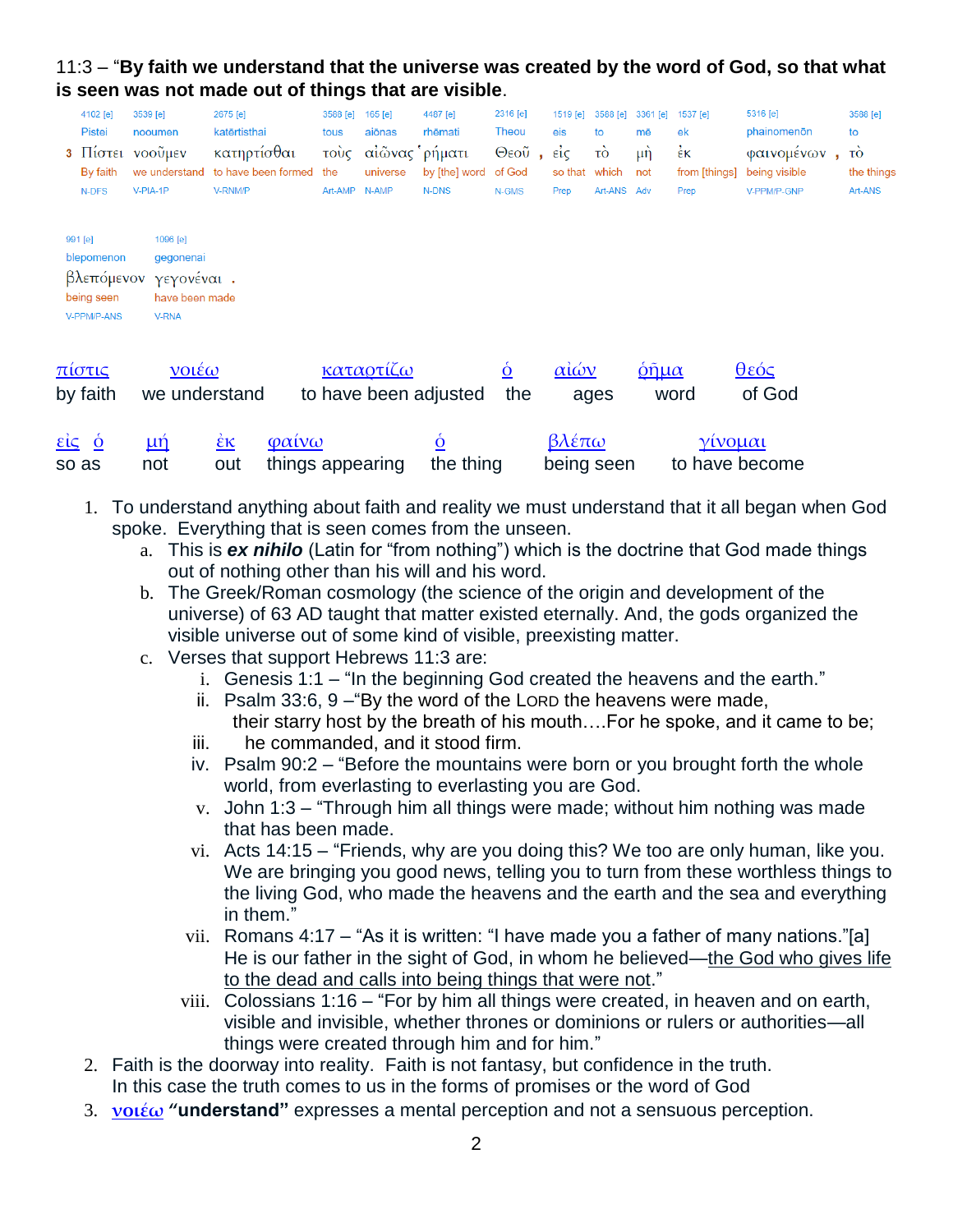- 4. **[καταρτίζω](http://strongsnumbers.com/greek/2675.htm) "was formed"** or "to have been adjusted" speaks of the creation and its vast variety and its unity. The tense of the word indicates this is still seen in creation.
- 5. **[αἰών](http://strongsnumbers.com/greek/165.htm) "ages"** speaks of Time and Space
- 6. **[ῥῆμα](http://strongsnumbers.com/greek/4487.htm) "Rhema**" or "word" "utterance" is the spoken word and is not *logos*
- 7. Romans 1:20 Paul says we can perceive or understand the invisible through having seen the visible:

"For since the creation of the world God's invisible qualities—his eternal power and divine nature—have been clearly seen, being understood from what has been made, so that people are without excuse."

## 11:4 – "**By faith Abel offered to God a more acceptable sacrifice than Cain, through which he was commended as righteous, God commending him by accepting his gifts. And through his faith, though he died, he still speaks**.

|                    | 4102 [e]<br><b>Pistei</b><br>$4 \text{ N}$ <sub>10</sub><br>By faith<br>N-DFS | 4119 [e]<br>pleiona<br>Adj-AFS-C | πλείονα<br>a more excellent                    | 2378 [e]<br>thysian<br>θυσίαν<br>sacrifice<br>N-AFS |                                                  | 6[e]<br><b>Habel</b><br>Abel<br><b>N-NMS</b> | 3844 [e]<br>para<br>than<br>Prep                 | 2535 [e]<br>Kain<br>Cain<br>N-AMS                       | 4374 [e]<br>prosēnenken<br>Άβελ παρά Κάϊν προσήνεγκεν<br>offered<br>$V-AIA-3S$ |                                               | 3588 [e]<br>tō<br>τῶ<br>Art-DMS N-DMS                          | 2316 [e]<br>Theō<br>$Θ$ εῷ<br>$\mathbf{r}$<br>to God | 1223 [e]<br>di'<br>$\delta$ <sup>'</sup><br>through<br>Prep | 3739 [e]<br>hēs<br>$\tilde{\eta}_{\mathsf{S}}$<br>which<br>RelPro-GFS V-AIP-3S | 3140 [e]<br>emartyrēthē                                  | έμαρτυρήθη<br>he was testified                       | 1510 [e]<br>einai<br>$ε_1$ ναι<br>to be<br><b>V-PNA</b> | 1342 [e]<br>dikaios<br>δίκαιος,<br>righteous<br>Adj-NMS |  |
|--------------------|-------------------------------------------------------------------------------|----------------------------------|------------------------------------------------|-----------------------------------------------------|--------------------------------------------------|----------------------------------------------|--------------------------------------------------|---------------------------------------------------------|--------------------------------------------------------------------------------|-----------------------------------------------|----------------------------------------------------------------|------------------------------------------------------|-------------------------------------------------------------|--------------------------------------------------------------------------------|----------------------------------------------------------|------------------------------------------------------|---------------------------------------------------------|---------------------------------------------------------|--|
| 3140 [e]           | martyrountos<br>μαρτυροῦντος<br>bearing witness<br>V-PPA-GMS                  |                                  | 1909 [e]<br>epi<br>$\epsilon$ πί<br>to<br>Prep | 3588 [e]<br>tois<br>τοΐς<br>the<br>Art-DNP          | 1435 $[e]$<br>dōrois<br>δώροις<br>gifts<br>N-DNP |                                              | 846 [e]<br>autou<br>αυτοῦ<br>of him<br>PPro-GM3S | 3588 [e]<br>tou<br>$\overline{\mathrm{TOU}}$<br>Art-GMS | 2316 [e]<br><b>Theou</b><br>$\Theta$ εοῦ;<br>God<br>N-GMS                      | 2532 [e]<br>kai<br>$k\alpha i$<br>and<br>Conj | 1223 [e]<br>di'<br>$\delta$ <sup>'</sup><br>through it<br>Prep | 846 [e]<br>autēs<br>αὐτῆς,<br>PPro-GF3S              | 599 [e]<br>apothanon<br>having died<br><b>V-APA-NMS</b>     | άποθανὼν<br>$\mathbf{r}$                                                       | 2089 [e]<br>eti<br>$\tilde{\epsilon}$ ti<br>still<br>Adv | 2980 [e]<br>lalei<br>λαλεΐ.<br>he speaks<br>V-PIA-3S |                                                         |                                                         |  |
|                    | <u>πίστις</u><br>By faith                                                     |                                  | <u>πλείων</u><br>a greater (a better)          |                                                     |                                                  |                                              | <u>θυσία</u><br>sacrifice                        |                                                         | <u>Άβελ</u><br>Abel                                                            |                                               | $\pi \alpha$ o $\alpha$<br>than                                |                                                      | Κάϊν<br>Cain                                                |                                                                                | <u>προσφέρω</u><br>offered                               |                                                      | $\underline{\acute{o}}$                                 |                                                         |  |
| θεός               | to God                                                                        |                                  | $\delta$ ιά<br>through                         | $\underline{\bullet}$                               | which                                            |                                              | <u>μαρτυρέω</u>                                  |                                                         | he obtained witness                                                            | $\epsilon$ ίμί<br>to be                       |                                                                | <u>δίκαιος</u><br>just                               |                                                             |                                                                                | <u>μαρτυρέω</u><br>witnessing                            |                                                      |                                                         |                                                         |  |
| <u>έπί</u><br>over | $\overline{\mathbf{Q}}$<br>the                                                |                                  | $\delta\tilde{\omega}$ <i>pov</i><br>gifts     |                                                     |                                                  | <u>αὐτός</u><br>of him                       | $\underline{\dot{\mathbf{0}}}$                   |                                                         | $\frac{\partial \varepsilon \phi \varsigma}{\partial \varepsilon}$<br>God      | $k\alpha i$<br>and                            | $\delta$ ιά<br>through                                         | <u>αὐτός</u><br>it                                   |                                                             | $\dot{\alpha}$ ποθνήσκω<br>having died                                         |                                                          | $\frac{\mathbf{z}}{\mathbf{z}}$<br>still             | λαλέω<br>speaks                                         |                                                         |  |

Genesis 4:3-5 – Abel and Cain brought offerings "in the course of time" which means at the appointed time or appropriate season.

## **A Better Sacrifice. But Why Was it Better?**

It says in 4:4-5 "The Lord looked with favor on Abel and his offering, but on Cain and his offering he did not look with favor." There was something favorable about both Abel and his offering. While at the same time something unfavorable about both Cain and his offering. Abel's sacrifice indicated faith in the sacrifice for sin and Abel's righteous life indicated his faith was genuine. Cain's sacrifice was unfavorable because it represented works and Cain's life was one of sin in attitude and deed. This is a debated statement since there is no clear indication that the sacrifice was a sin offering.

Hebrews 9:22 supports the need for blood in the sacrifice: "without shedding of blood there occurs no forgiveness."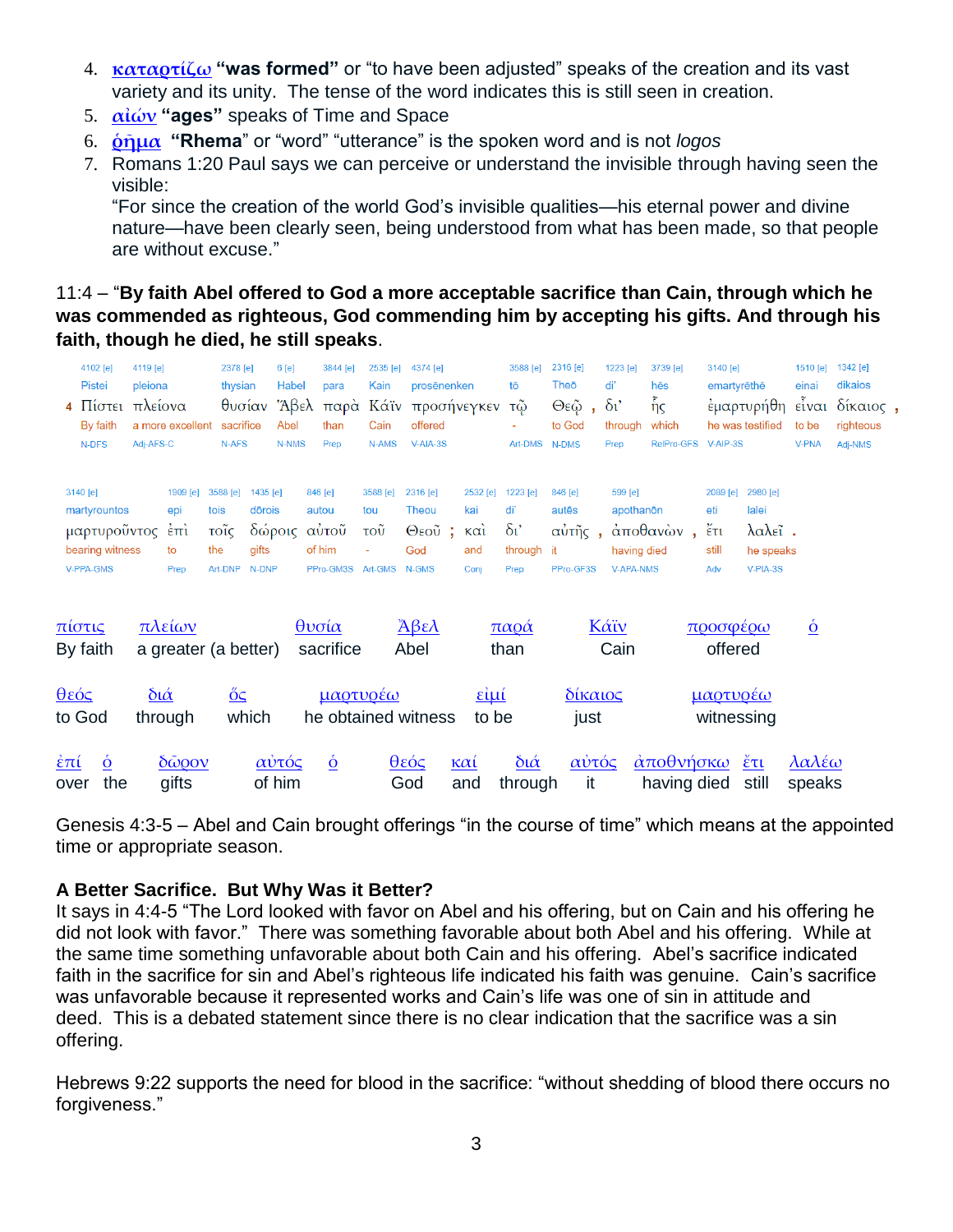The writer of Hebrews credits the acceptance of Abel's sacrifice was because of his faith.

The Masoretic text says:

"And in process of time it came to pass, that Cain brought of the fruit of the ground an offering unto the Lord. And Abel, he also brought of the firstlings of his flock and of the fat thereof. And the Lord had respect unto Abel and to his offering; but unto Cain and to his offering He had not respect. And Cain as very wroth, and his countenance fell. And the Lord said unto Cain: 'Why art thou wroth? And why is thy countenance fallen?' **If thou doest well. Shall it not be lifted up?** And if thou doest not well, sin croucheth at the door; and unto thee is its desire, but thou mayest rule over it."

## The Septuagint says:

"And it was so after some time that Cain brought of the fruits of the earth a sacrifice to the Lord. And Abel also brought of the firstborn of his sheep and of his fatlings and God looked upon Abel and his gifts, but Cain and his sacrifices he regarded not, and Cain was exceedingly sorrowful and his countenance fell. And the Lord God said to Cain, Why art thou become very sorrowful and why is thy countenance fallen? **Hast thou not sinned if thou hast brought it rightly, but not rightly divided it?** be still, to thee shall be his submission, and thou shalt rule over him."

#### Philo says:

"Abel's offering was living, Cain's was lifeless. His was prior in age and quality, Cain's was inferior. His was superior in strength and fatness, Cain's was weaker."

#### Josephus says:

"The brothers having decided to sacrifice to God, Cain brought th efruits of the cultivated ground and of trees, while Abel brought milk and the firstlings of his flocks. This latter offering gae the greater pleasure to God, who is honored by those things whicdh grow spo9ntaneously and in accordance with nature, and not by those things which are forcibly produced by the ingenuity of covetous man."

## Midrash Genesis Tabba says:

"Cain brought of the fruits of the earth, that is to say, less valuable things." *(Midrash is based on the Hebrew word for "interpretation" or "exegesis". A midrash is a book which contains compilation of teachings on a particular book and its verses. It is a Jewish commentary on the Hebrew scriptures.)*

## Palestinian Targum has Abel saying to Cain:

"The fruits of my works were better than yours and took precedence over yours; so it was my sacrifice that was accepted as well-pleasing."

*(Targum is a translation of the Hebrew scriptures that reflect the rabbinic interpretation.)*

## **Sin Offering or a Thanksgiving Offering of First Fruits?**

Masoretic text says: "If thou doest well. Shall it not be lifted up?" indicating Abel was accepted based on his actions and Cain was rejected because of his actions.

Abel then is recognized in Genesis 4 as being righteous. This is supported through out the rest of scripture: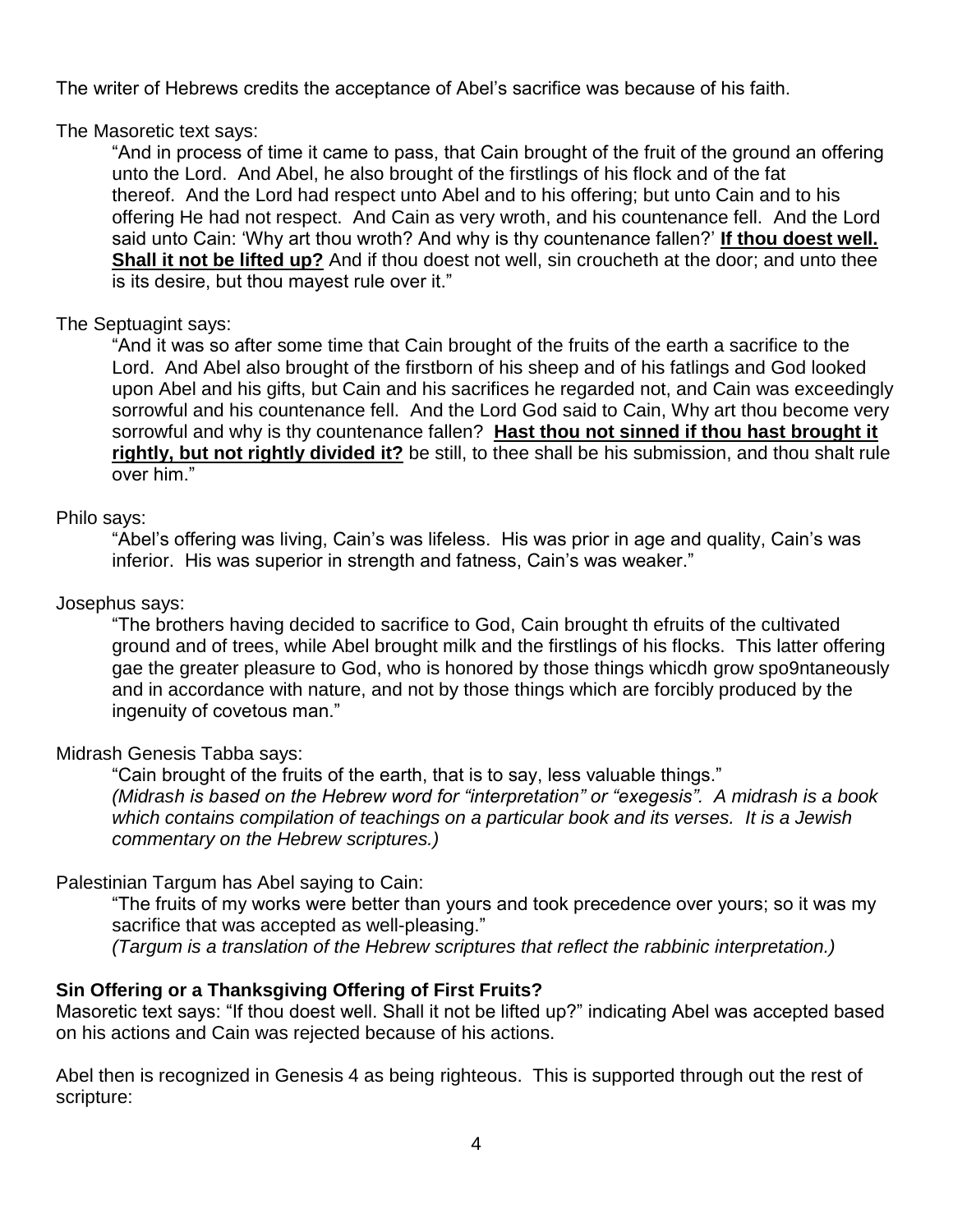Matthew 23:35 – "And so upon you will come all the righteous blood that has been shed on earth, from **the blood of righteous Abel** to the blood of Zechariah son of Berekiah, whom you murdered between the temple and the altar."

1 John 3:12 – "Do not be like Cain, who belonged to the evil one and murdered his brother. And why did he murder him? Because **his own actions were evil and his brother's were righteous**."

Proverb 15:8 – The Lord detests the sacrifice of the **wicked**, but the prayer of the **upright** pleases him."

## **How Could Righteous Deeds Be Called Faith?**

Hebrews 10:38, "My righteous one will live by faith. If he shrinks back I will not be pleased with him."

Hebrews 11:6, "Without faith it is impossible to please God."

Basically, Abel had faith in God and the result was righteous deeds.

This is the basis of the judgment of the sheep and goats in Matthew 25:31. We must assume that the reason the righteous deeds were done to the Jews by the "sheep" was because the received, understood and acted on the knowledge revealed by God.

## "**when God spoke well of his offerings" refers to God's Approval in Gen. 4**

Fire from the Lord to consume a sacrifice and approve the worship and location:

- 1. Leviticus 9:24 the tabernacle
- 2. Judges 6:21 Gideon
- 3. 1 Kings 18:38 Elijah
- 4. 1 Chronicles 21:26 David on Jebusites threshing floor (Mt. Moriah future temple mount)
- 5. 2 Chronicles 7:1 Solomon at temple
- 6. Also, consider Abram's covenant cutting ceremony with God in Genesis 15:17

## **"by faith he still speaks, even though he is dead"**

In Genesis 4:10, "Your brother's blood cries out to me from the ground."

Abel is still speaking to God today by asking for vindication.

This will come on judgment day.

POINT: Abel is still living by faith as he waits for his vindication.

See Revelation 6:9-11

See Hebrews 12:24 – Abel's blood cries out for justice and judgment. Jesus' blood cries out or speaks forgiveness and reconciliation.

Death does not stop the voice or the message of faith.

Abel was the first man to die yet his voice of faith is still speaking.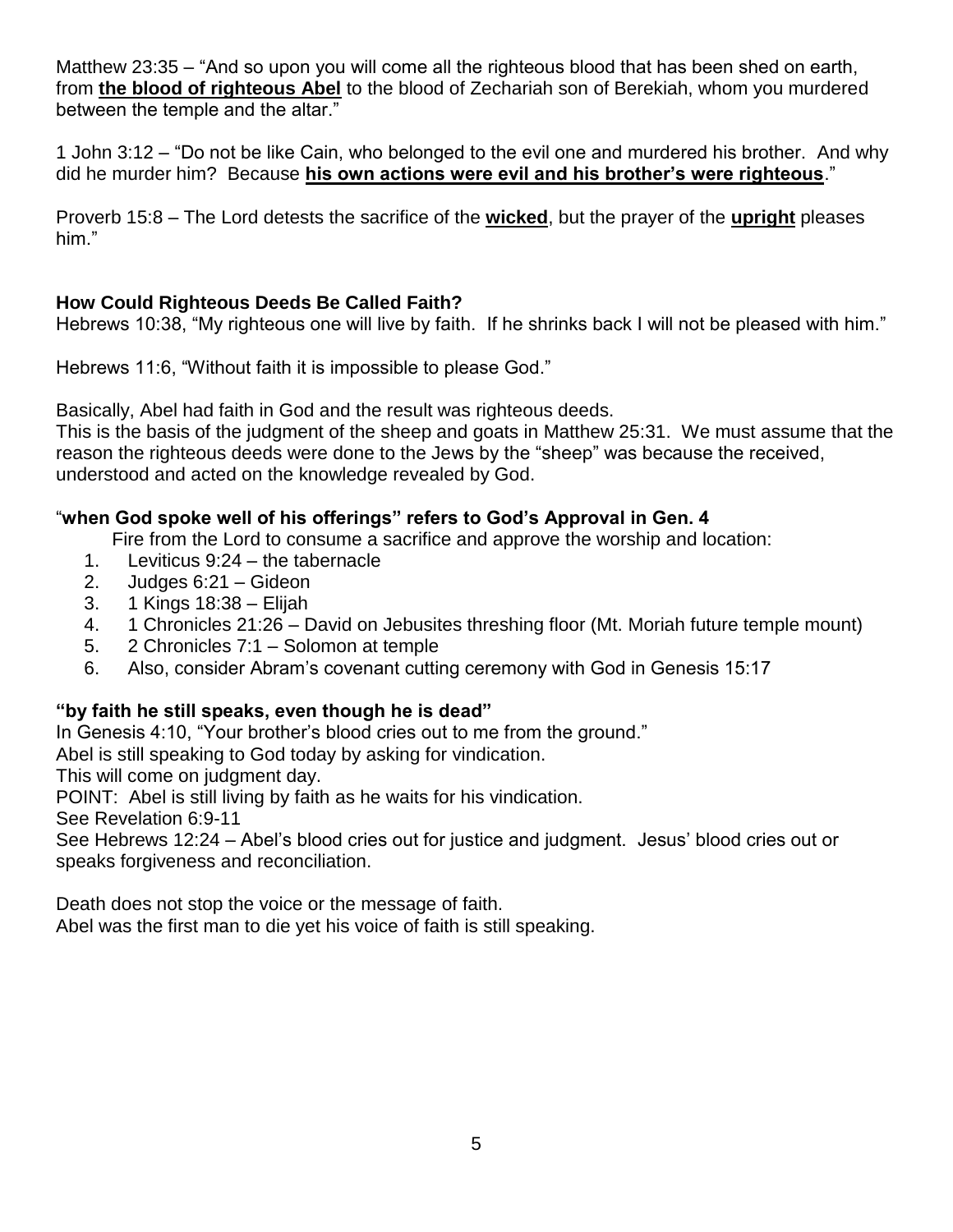11:5 – "**By faith Enoch was taken up so that he should not see death, and he was not found, because God had taken him. Now before he was taken he was commended as having pleased God**.

| 5                               | 4102 [e]<br>Pistei<br>Πίστει<br>By faith<br>N-DFS |                                   | 1802 [e]<br>Henöch<br>Enoch<br><b>N-NMS</b> |                                          | 3346 [e]<br>metetethē<br>Ένωχ μετετέθη<br>was translated<br>V-AIP-3S | 3588 [e]<br>tou<br>τοῦ<br>Art-GNS        | 3361 [e]<br>mě<br>$\mu$ ŋ<br>not<br>Adv                       | 3708 [e]<br>idein<br>iδεĩν<br>to see<br><b>V-ANA</b> | 2288 [e]<br>thanaton<br>θάνατον<br>death<br>N-AMS                         | ÷ | 2532 [e]<br>kai<br>$\kappa$ $\alpha$<br>and<br>Con | 3756 [e]<br>ouch<br>ούχ<br>not<br>Adv                 | 2147 [c]<br>hēurisketo<br>ηυρίσκετο<br>was he found<br>V-IIMP-3S |                                            | 1360 [è]<br>dioti<br>διότι<br>because<br>Conj | 3346 [e]<br>metethêken<br>μετέθηκεν<br>had taken up<br>$V-AIA-3S$ | 846 [e]<br>auton<br>αύτον<br>him<br>PPro-AM3S |
|---------------------------------|---------------------------------------------------|-----------------------------------|---------------------------------------------|------------------------------------------|----------------------------------------------------------------------|------------------------------------------|---------------------------------------------------------------|------------------------------------------------------|---------------------------------------------------------------------------|---|----------------------------------------------------|-------------------------------------------------------|------------------------------------------------------------------|--------------------------------------------|-----------------------------------------------|-------------------------------------------------------------------|-----------------------------------------------|
| 3588 [e]<br>ho<br>$\dot{\rm o}$ | Art-NMS                                           | 2316 [e]<br>Theos<br>God<br>N-NMS | Θεός.                                       | 4253 [e]<br>pro<br>προ<br>Before<br>Prep | 1063 (e)<br>gar<br>γαρ<br>for<br>Conj                                | 3588 [e]<br>tēs<br>τῆς<br>the<br>Art-GFS | 3331 [e]<br>metathesees<br>μεταθέσεως<br>translation<br>N-GFS |                                                      | 3140 [e]<br>memartyrētai<br>μεμαρτύρηται<br>he was commended<br>V-RIMP-3S |   |                                                    | 2100 [e]<br>euarestékenai<br>to have pleased<br>V-RNA | ευαρεστηκέναι                                                    | 3588 [e]<br>tö:<br>$T(\vec{u})$<br>Art-DMS | 2316 (e)<br>Theo<br>$Θ$ εῶ.<br>God<br>N-DMS   |                                                                   |                                               |
|                                 | <u>πίστις</u><br>by faith<br>found                |                                   | $E$ νώχ<br>Enoch<br>because                 |                                          |                                                                      | <u>μετατίθημι</u><br>was removed         | $\dot{\mathbf{O}}$                                            |                                                      | $\frac{\dot{\Omega}}{\dot{\Omega}}$<br>$\mu \eta$<br>not<br>to see        |   |                                                    | <u>θάνατος</u><br>death                               |                                                                  | $k\alpha i$<br>and                         | $\mathbf{Q} \dot{\mathbf{U}}$<br>not          | εύρίσκω<br>was                                                    | $\delta$ ιότι                                 |
|                                 | removed                                           | μετατίθημι                        |                                             | αὐτός                                    | $\dot{\mathbf{Q}}$<br>him                                            | $\theta$ εός<br>God                      | $\pi$ oó<br>before                                            |                                                      | $\gamma \alpha_Q$<br>$\dot{\mathbf{Q}}$<br>for                            |   | <u>μετάθεσις</u><br>removal                        |                                                       |                                                                  | μαρτυρέω                                   |                                               | he has obtained witness                                           |                                               |
|                                 |                                                   | εύαρεστέω                         |                                             |                                          | to having been well pleasing                                         |                                          | $\dot{\mathbf{o}}$                                            | $\theta$ εός<br>to God                               |                                                                           |   |                                                    |                                                       |                                                                  |                                            |                                               |                                                                   |                                               |

Genesis 5:18, 21-24

The Septuagint says,

"Enoch was **well-pleasing** to God after his begetting Mathusala . . . And Enoch was **wellpleasing** to God, and was not found, because God translated him."

The translators of the Septuagint simply interpreted the meaning of the phrase "walked with God". They correctly took this phrase to mean Enoch lived in a way that pleased God. This is attested to in Micah 6:8. Thus, the writer of Hebrews doesn't say Enoch "walked with God" but instead says, "εὐ[αρεστέω](http://strongsnumbers.com/greek/2100.htm)" or "well-pleasing"

The Septuagint also says in Genesis 4:24, "And Enoch was well-pleasing to God, and was not found, because God translated him."

#### **Again, the focus is on the righteousness of a man but this righteousness is credited to the man's faith.**

The word "[μετατίθημι](http://strongsnumbers.com/greek/3346.htm)" - *metatithemi* – means to transfer" and "to change". It is translated "removed" or "translated". This word is also used in Acts 7:16 – "From there they were removed (carried over) to Shechem." Galatians 1:6 – "quickly deserting (removed from) Him who called you." Hebrews 7:12 – "For when the priesthood is changed…"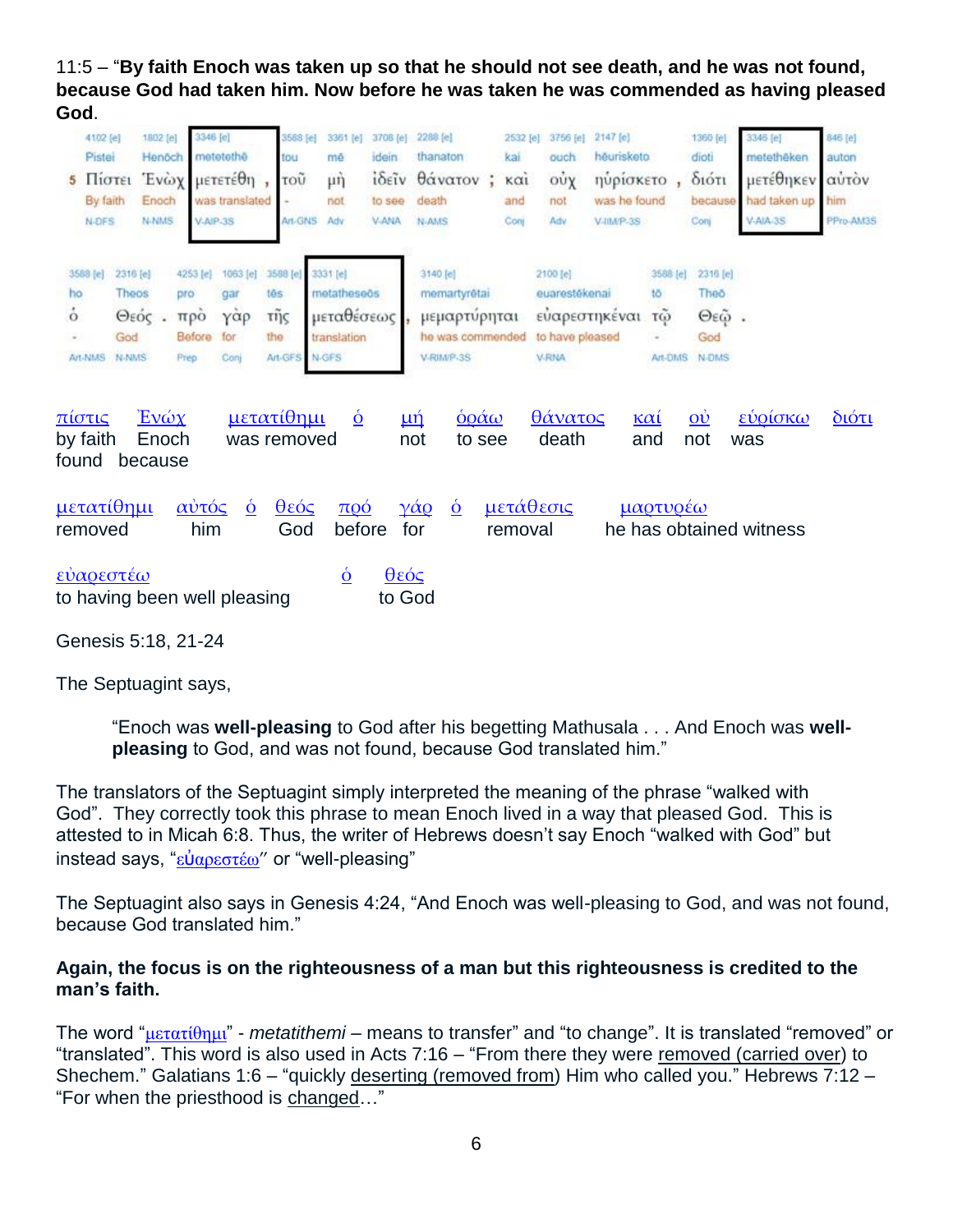11:6 – "**And without faith it is impossible to please him, for whoever would draw near to God must believe that he exists and that he rewards those who seek him**.

|         | 5565 [e]<br>chōris<br><b>6</b> χωρίς δέ<br>Without<br>Prep | 1161 $[e]$<br>de<br>now<br>Conj             | 4102 [e]<br>pisteōs<br>πίστεως,<br>faith<br>N-GFS                                                                                     | $102$ [e]                                                    | adynaton<br>αδύνατον<br>[it is] impossible<br>Adi-NNS | 2100 [e]<br>euarestēsai<br>ευαρεστήσαι.<br>to please [Him]<br><b>V-ANA</b> | 4100 [e]<br>pisteusai<br>πιστεὖσαι<br>To believe<br><b>V-ANA</b> | gar<br>$\gamma \dot{\alpha} \rho$<br>for<br>Coni        | 1063 [e] 1163 [e]<br>dei<br>$\delta \varepsilon \tilde{\text{i}}$<br>it behooves<br>V-PIA-3S | 3588 [e]<br>ton<br>$\vec{10v}$<br>the one<br>Art-AMS | 4334 [e]<br>proserchomenon<br>προσερχόμενον<br>drawing near<br>V-PPM/P-AMS | 3588 [e]<br>tō<br>τῶ<br><b>Art-DMS</b> |
|---------|------------------------------------------------------------|---------------------------------------------|---------------------------------------------------------------------------------------------------------------------------------------|--------------------------------------------------------------|-------------------------------------------------------|----------------------------------------------------------------------------|------------------------------------------------------------------|---------------------------------------------------------|----------------------------------------------------------------------------------------------|------------------------------------------------------|----------------------------------------------------------------------------|----------------------------------------|
|         | 2316 [e]<br>Theō<br>$Θ$ εῷ,<br>to God<br>N-DMS             | 3754 [e]<br>hoti<br>$5\tau$<br>that<br>Coni | 1510 [e]<br>estin<br>$\epsilon$ <sup><math>\sigma</math></sup> $\tau$ <sup><math>\mu</math></sup> $\sigma$<br>He exists<br>$V-PIA-3S$ | 2532 [e]<br>kai<br>$\kappa$ $\alpha i$<br>and [that]<br>Coni | 3588 [e]<br>tois<br>τοΐς<br>to those<br>Art-DMP       | 1567 [e]<br>ekzētousin<br>έκζητοὖσιν<br>earnestly seeking out<br>V-PPA-DMP | 846 [e]<br>auton<br>Him<br>PPro-AM3S                             | 3406 [e]<br>misthapodotes<br>a rewarder<br><b>N-NMS</b> | 1096 [e]<br>ginetai<br>αὐτὸν, μισθαποδότης γίνεται.                                          | He becomes<br>V-PIM/P-3S                             |                                                                            |                                        |
|         | χωρίς<br>without                                           | $\underline{\delta \varepsilon}$<br>but     | πίστις<br>faith                                                                                                                       | <u>άδύνατος</u><br>impossible                                |                                                       | <u>εύαρεστέω</u><br>well pleasing                                          | <u>πιστεύω</u><br>to believe                                     | $\gamma \alpha$ o<br>for                                | $\underline{\delta \epsilon \tilde{\iota}}$<br>it                                            | $\dot{\mathbf{Q}}$                                   | <u>προσέρχομαι</u><br>the approaching                                      |                                        |
| $θ$ εός | to God                                                     | $\frac{6\pi}{ }$<br>that                    | $\frac{\epsilon \mathbf{i} \mu \mathbf{i}}{\epsilon}$<br>he is                                                                        | $k\alpha i$<br>and                                           | $\overline{\mathbf{Q}}$<br>the                        | <u>εκζητέω</u><br>seeking out                                              | αυτός<br>him                                                     | a rewarder                                              | μισθαποδότης                                                                                 |                                                      | <u>γίνομαι</u><br>becomes                                                  |                                        |

To live by faith is to be able to produce righteousness in life because of faith in your soul.

So, a person of faith must:

1. Believe that there is a God

2. Believe that God fulfills his promises

Once God has spoken his word (or, promises) then:

- 1. God's responsibility is to fulfill his word
- 2. Man's responsibility is to obey God's word

Anyone who:

- expects to "come to him" or "**approach God**" (represented by Enoch being taken by God)
- must be "**well-pleasing**" to God.
- To be "well-pleasing" you **must have faith**.
- To have faith you **must believe God is** and that **he keeps his word**.

You cannot trust that God will keep his word:

- If you do not believe God exists.
- If this is the case then you cannot have faith.
- Without faith you cannot live a righteous, "well-pleasing" life.
- If you are not "well-pleasing" to God you cannot and will not approach him.

Approaching God is important to the author of Hebrews.

The application here may be the readers of this letter need to learn how to approach God. This has been mentioned in: 4:16; 7:25; 10:1, 22.